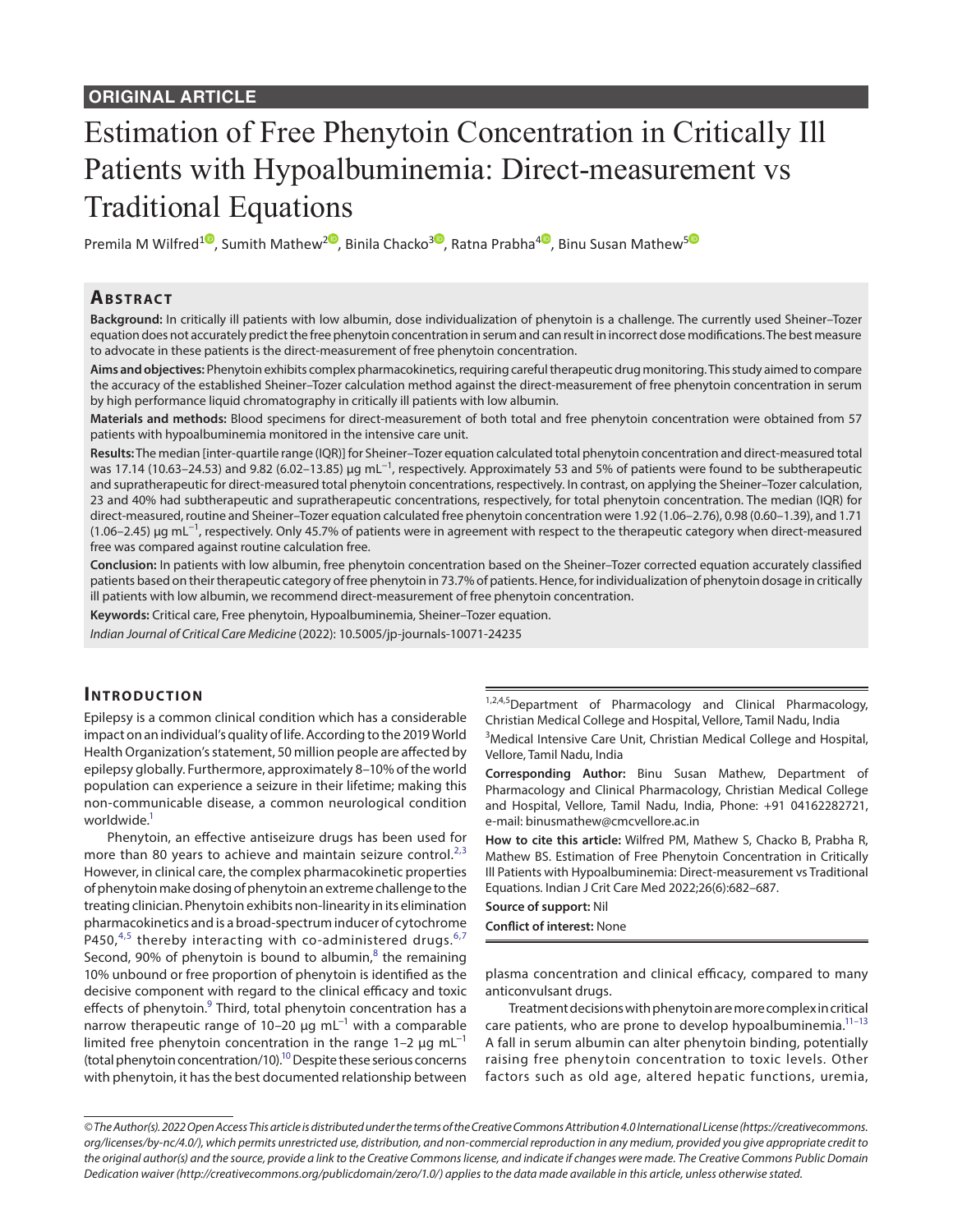hypercholesterolemia, and sepsis frequently coexist in the critically ill, which will further be altering the free fraction of the drug and warranting heightened clinical vigilance while monitoring[.14](#page-4-12) Protein binding of phenytoin in patients with diabetics is also found to be lower, when compared with patients who are non-diabetic.<sup>15</sup> For this reason, in critical care, therapeutic drug monitoring of total phenytoin is routinely performed by the treating clinician[.16](#page-4-14) However, the estimation of total phenytoin concentration which is inclusive of the bound and free phenytoin may provide discrepant results in comparison with the biologically active free phenytoin concentration[.17,](#page-4-15)[18](#page-4-16)

A common approach toward this problem is a simple "routine calculation method," dividing the total phenytoin concentration by 10, a method that assumes 10% of total phenytoin to be available in the unbound form. However, in the critically ill patient, free phenytoin concentration could possibly be much higher.<sup>10</sup> Alternatively, the standard mathematical algorithm, "Sheiner– Tozer equation" incorporates the albumin concentration with the direct-measured total phenytoin concentration for calculating the corrected phenytoin concentration[.19](#page-4-17),[20](#page-5-0) Despite being decades old, the accuracy of these equations has been questioned by recent researchers.[21–](#page-5-1)[23](#page-5-2) In this situation, the direct-measurement of free phenytoin concentration in serum, especially in the critically ill could be essential.<sup>[24](#page-5-3)</sup>

In this study, we compared direct-measured free phenytoin concentration with calculated free phenytoin concentration, using the two following methods: (i) The routine method in which the free phenytoin is estimated to be 10% of the total phenytoin and (ii) The Sheiner–Tozer calculated method in critically ill patients with low albumin.

# **MATERIALS AND METHODS**

#### **Study Design**

This prospective study was conducted in the Clinical Pharmacology Unit and the Medical Intensive Care Unit – Division of Critical Care – Christian Medical College, Vellore, Tamil Nadu, India from December 2016 to August 2018. The study approval was obtained from the Institutional Review Board (IRB Minute No. 10321, dated 12 October 2016) and was performed in accordance with the ethical principles of the updated version of Declaration of Helsinki.

#### **Patient Recruitment and Analysis**

A total of 57 patients, aged 18 years and above, who presented with seizures and were managed with phenytoin (loading and maintenance dose) were recruited into the study; after obtaining an informed consent from a first-degree relative. Pregnant mothers were excluded from the study. A record of the suspected diagnosis; concomitant illness; co-medications; renal and hepatic parameters were maintained. In the patients who had a serum albumin below 3.5 gm dL<sup>-1</sup> and after 3 days of initiation of phenytoin, a single trough blood specimen (5 mL) was collected. The blood specimens were centrifuged at room temperature for 5 minutes at 13,000 rpm. The supernatant serum was transferred and stored at −20°C temperature until analysis. The serum was separated to be used for total phenytoin (600 μL) and free phenytoin (500 μL) estimation. To separate the specimen for free phenytoin, 500 μL of serum was filtered through an ultrafilter (Amicon Centrifree)<sup>25,[26](#page-5-5)</sup> and centrifuged at 13,000 rpm for 30 minutes, at 4°C. This was stored

at −20°C for the estimation of free phenytoin, for analysis within 1 week of collection.

## **High-performance Liquid Chromatography Measurement for Total Phenytoin Concentration**

Phenytoin pure powder (5,5-diphenyl hydantoin sodium salt >99%) was obtained from Sigma−Aldrich Incorporated and nevirapine powder were used as the internal standard for the assay.

The assay was developed and validated using an automated injector high-performance liquid chromatography, LC-2010CHT with UV detector at 214 nm.

The samples for measurement of total phenytoin were extracted by simple protein precipitation using acetonitrile.

The inter-day imprecision (calculated as % coefficient of variation) for total phenytoin concentration of 3.03 and 22.85  $\mu$ g mL<sup>-1</sup> was 0 and 4.3%, respectively.

## **High-performance Liquid Chromatography Measurement for Free Phenytoin Concentration**

Free phenytoin concentrations were estimated after filtration of proteins from serum using an ultrafilter. The intraday imprecision for free phenytoin concentrations of 0.28 and 2.36  $\mu$ g mL<sup>-1</sup> was 6.1 and 4.5%, respectively. The lower limit of quantification (LLOQ) for the total and free phenytoin was 2.76 and 0.06  $\mu$ g mL<sup>-1</sup>, respectively.

In this study, total phenytoin concentration was estimated by the following two methods: (i) "Direct-measured total phenytoin concentration" and (ii) Calculated "Sheiner–Tozer total phenytoin concentration," a corrected value that predicts the effect of albumin on the phenytoin concentration. Free phenytoin concentration was estimated by the following three methods: (i) "Routine calculation method" ("Direct-measured total phenytoin concentration/10"), (ii) The "Sheiner–Tozer free phenytoin concentration," and (iii) "Directmeasured free phenytoin concentration." "Routine calculation" and "Sheiner–Tozer equation" for calculating free phenytoin used the value obtained from the direct total measured phenytoin concentration, in separate equations.

#### **Statistical Analysis**

The trough concentrations of total and free serum phenytoin were determined by visually inspecting the data. The R software, version 3·2·1, was used for further data analysis. The patients were then stratified into three categories for phenytoin concentration with respect to one method. The total and free phenytoin concentration was labeled as subtherapeutic for <10 and <1  $\mu$ g mL<sup>-1</sup>, respectively; therapeutic for 10–20 and 1–2  $\mu$ g mL<sup>-1</sup>; and supratherapeutic for  $>$ 20 and  $>$ 2 µg mL<sup>-1</sup>, respectively. The direct-measured values for both total and free were used as the standard for comparison against each calculation method. The level of agreement between the direct-measured phenytoin concentration and the phenytoin concentration derived from calculated methods were analyzed to the respective therapeutic category. Free phenytoin concentration with regard to albumin, bilirubin, and comedication was also evaluated.

#### **RESULTS**

Approximately 58% of patients who were diagnosed to have either meningoencephalitis, intracranial bleed or cortical venous thrombosis participated in this study. The baseline demographic characteristics of the patients are summarized in [Table 1](#page-2-0).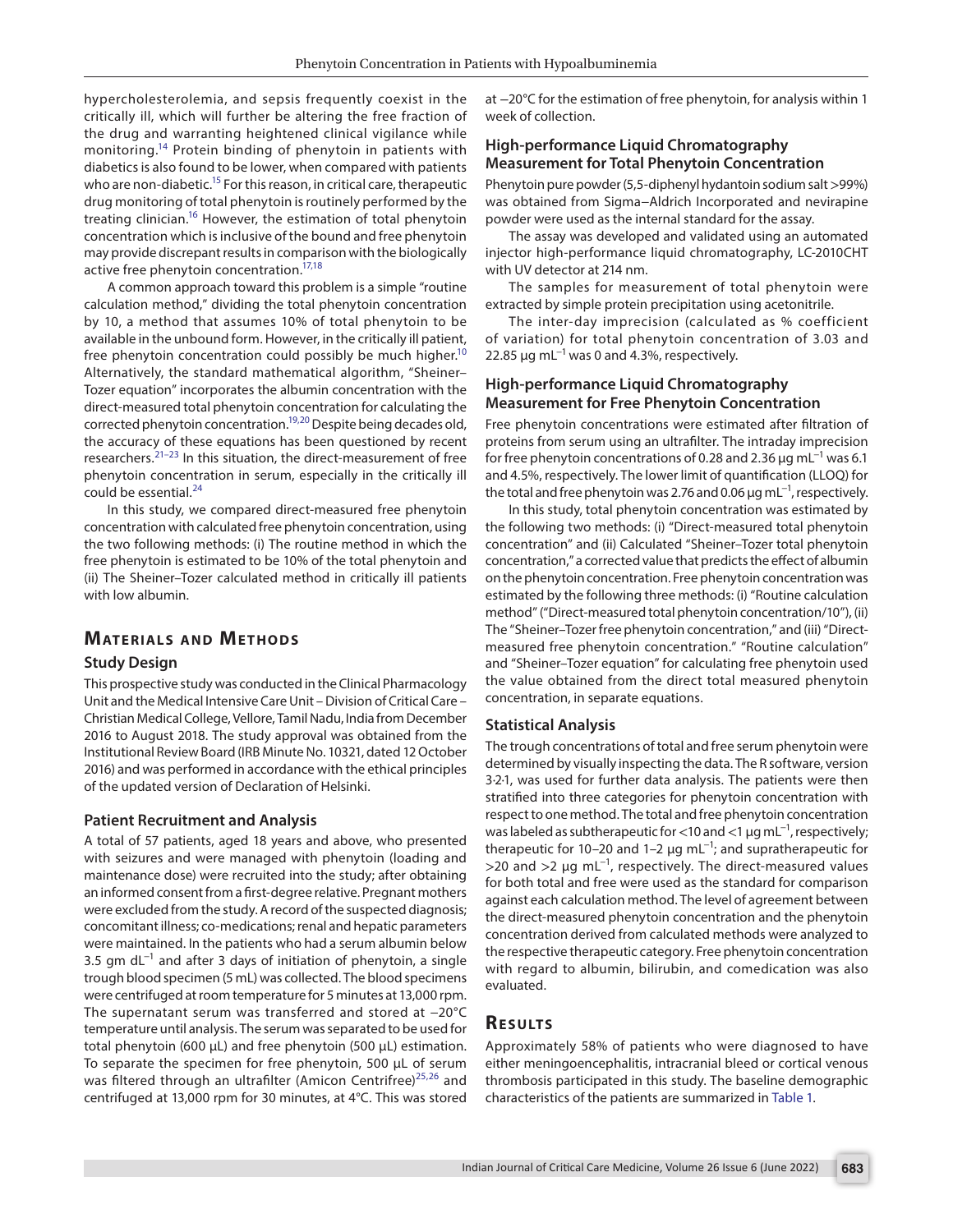<span id="page-2-0"></span>**Table 1:** Characteristics of the patients (*n* = 57) at baseline values are *n* (%) or median (IQR)

| Values                 |
|------------------------|
| 37 (29.0-56.0)         |
|                        |
| 36(63.2)               |
| 21 (36.8)              |
| $Median + IOR$         |
| $0.83(0.59 - 1.48)$    |
| $0.54(0.38 - 0.72)$    |
| $0.26(0.15 - 0.40)$    |
| 5.70 (5.30-6.30)       |
| 2.50 (2.20-2.80)       |
| <b>Number</b>          |
| 30                     |
| 10                     |
| 8                      |
| 9                      |
|                        |
| Number of patients (%) |
| 17 (29.8)              |
| 16(28.1)               |
| 5(8.77)                |
| 4(7.02)                |
| 2(3.51)                |
| 13 (22.8%)             |
|                        |

## **Total Phenytoin Concentration**

The median and IQR concentration for "direct-measured total phenytoin concentration" and "Sheiner–Tozer calculated total phenytoin concentration" was 9.8 (6.0–13.9) and 17.14 (10.63–24.53) μg mL−1, respectively. The interpatient variability (calculated as % CV) for both, direct-measured total and Sheiner–Tozer total phenytoin concentration ranged 62−64%.

With respect to the direct-measured total phenytoin concentration in 57 patients, 53% (30/57) were subtherapeutic, 42% were therapeutic (24/57), and only 5% were supratherapeutic. In contrast, using the Sheiner–Tozer equation, 23%(13) patients were classified as subtherapeutic, 37%(21) as therapeutic, and 40% (23) patients were included in the supratherapeutic category. The correlation between the "direct-measured total phenytoin concentration" and the "Sheiner–Tozer calculated total phenytoin concentration" using the Pearson correlation coefficient (R<sup>2</sup>) was 0.90.

The direct-measured total phenytoin concentration was first stratified into below, within, and above the therapeutic range for the total phenytoin concentration. This was compared against the concomitant Sheiner–Tozer calculated total phenytoin concentrations. The agreement between the two methods was 43, 25, and 100% for the subtherapeutic, therapeutic, and supratherapeutic categories, respectively.

#### **Free Phenytoin Concentration**

The median (IQR) by routine calculation, direct-measured and Sheiner–Tozer calculated free phenytoin was 0.98 (0.60–1.39), 1.92 (1.06–2.76) and 1.71 (1.06–2.45) μg mL<sup>-1</sup> respectively. The interpatient variability (CV%) of the direct-measured free phenytoin concentration was 76.5%.

#### *Direct-measured Free vs Routine Calculation Free*

Of the 57 patients,  $23^{13}$ , 33.3<sup>19</sup>, and 44%<sup>25</sup> patients were subtherapeutic, therapeutic, and supratherapeutic, respectively, with respect to the direct-measured free phenytoin concentration [\(Fig. 1\)](#page-2-1)*.* The direct-measured free phenytoin and direct-measured total phenytoin concentration is represented in [Figure 2](#page-2-2). Approximately 53, 42, and 5% were subtherapeutic, therapeutic, and supratherapeutic, respectively, with respect to the routine calculation free phenytoin concentration.

All 13 patients who were subtherapeutic by direct-measured free phenytoin concentrations were subtherapeutic by the routine calculation free as well. Of the 19 in the therapeutic range using direct-measured free, only 52.6%<sup>10</sup> remained therapeutic whereas



<span id="page-2-1"></span>**Fig. 1:** Beeswarm plot comparing the distribution of free phenytoin concentration by the three methods with respect to the therapeutic range of free phenytoin concentration. The dashed lines represent the upper and lower limit of the therapeutic range of free phenytoin concentration. The bold dark and thin gray lines depict the median and the interquartile ranges of free phenytoin concentration by the three methods, respectively



<span id="page-2-2"></span>**Fig. 2:** Beeswarm plot comparing the distribution of measured total and free phenytoin concentrations by HPLC. The dashed lines represent the upper and lower limit of the therapeutic range of free phenytoin concentration. The bold dark and thin gray lines depict the median and the interquartile ranges of free phenytoin concentration by the three methods, respectively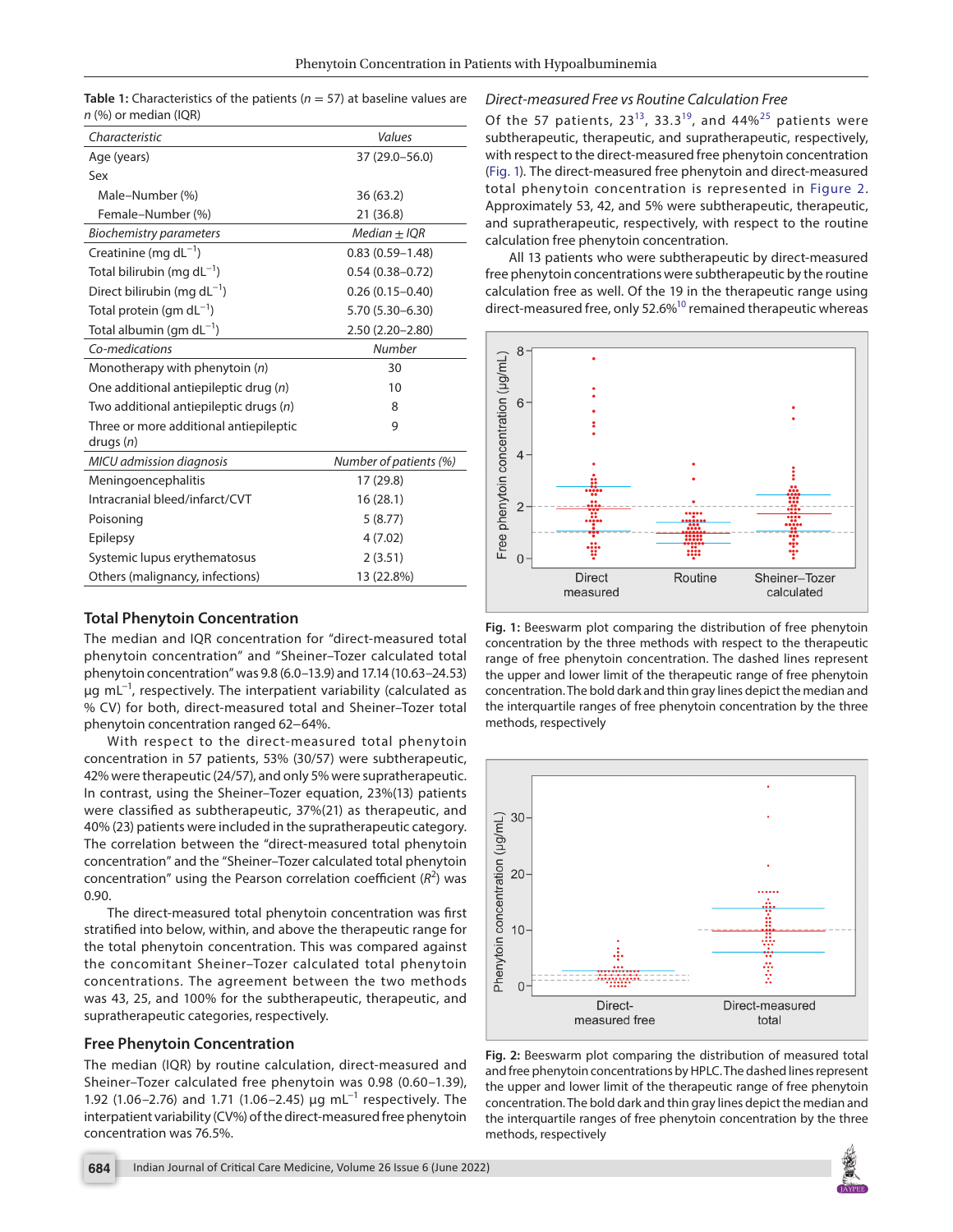47.4%<sup>[9](#page-4-8)</sup> would be falsely reported as subtherapeutic by the routine calculation free. Among the 25 patients, in the supratherapeutic category by direct-measured free, only 12%<sup>3</sup> were supratherapeutic using the routine calculation free, whereas  $56^{14}$  and  $32\%$ <sup>[8](#page-4-7)</sup> were in the therapeutic and subtherapeutic categories, respectively. Overall, 26/57 patients (45.7%), were in agreement with respect to the therapeutic category when direct-measured free was compared against routine calculation free.

The Pearson correlation coefficient (R<sup>2</sup>) between directmeasured and routine calculation free phenytoin concentration was 0.64.

#### *Direct-measured Free vs Sheiner–Tozer Free Phenytoin Concentration*

Approximately 23, 37, and 40% were subtherapeutic, therapeutic, and supratherapeutic with respect to the Sheiner–Tozer free phenytoin concentration. Among the 13 patients who were subtherapeutic with direct-measured free, 12 were in the same category with the Sheiner–Tozer free. Among the 19 patients in the therapeutic range with direct-measured free,  $68\%$ <sup>[13](#page-4-11)</sup> were therapeutic with Sheiner–Tozer free, but 32%(6) were supratherapeutic using the Sheiner–Tozer free calculation. Among the 25 patients who were supratherapeutic with direct-measured free, 68%<sup>17</sup> were supratherapeutic using the Sheiner–Tozer free equation. Overall, 42/57 patients (73.7%), were in agreement with respect to the therapeutic category when direct-measured free was compared against Sheiner–Tozer free ([Fig. 3](#page-3-0)).

Correlation (*R*²) for direct-measured free and Sheiner–Tozer calculated free concentrations was 0.637. The Bland–Altman plot is represented in [Figure 4.](#page-3-1)

#### *Free Phenytoin Concentration in Relation to Albumin*

The plasma albumin of patients enrolled in the study ranged from 1.3 to 3.3 gm dL<sup>-1</sup> with a median (IQR) of 2.50 (2.20–2.80). Seven out of 57 patients had a very low albumin (<2 gm%). While comparing direct-measured free (gold standard) and Sheiner–Tozer free concentration, only one among the seven patients was not in the similar therapeutic category. However, there was no agreement



<span id="page-3-0"></span>**Fig. 3:** Bar graphs representing variation of Sheiner–Tozer free with respect to direct-measured free phenytoin concentrations. The data was derived by grouping of patients into subtherapeutic, therapeutic and supratherapeutic range of free phenytoin concentration



<span id="page-3-1"></span>**Fig. 4:** Bland–Altman plot to determine the agreement between directmeasured free phenytoin and Sheiner–Tozer calculated free phenytoin. The thin line represents the bias (mean difference) and the bold lines represent  $\pm 2$  SD of bias

between direct-measured free and the routine free concentration in any patient. In patients with hypoalbuminemia, the correlation between direct-measured free phenytoin concentration and serum albumin was 0.007 (R<sup>2</sup>).

When albumin was categorized into severe (<2 gm dL<sup>-1</sup>) and moderate hypoalbuminemia (>2 gm dL<sup>-1</sup>), the median (IQR) for free phenytoin concentration was 2.89 (1.85–3.24) and 1.8 (0.95–2.63)  $\mu$ g mL<sup>-1</sup> for the severe- and moderate-hypoalbuminemic groups, respectively.

## *Free Phenytoin Concentration with respect to Co-medications and Bilirubin*

Among the 57 patients recruited, 11 received the antiepileptic drug valproic acid (known for displacing phenytoin and altering drug metabolism). The median (IQR) of direct-measured free phenytoin concentration of patients with and without valproate was 2.8 (2.4–5.2) and 1.7 (1.03–2.6)  $\mu$ g mL<sup>-1</sup>, respectively.

Only 11 patients had a high total bilirubin >1.2 mg dL<sup>-1</sup>. There was a poor correlation ( $R^2 = 0.37$ ) between the free fraction of phenytoin and bilirubin.

## **Dis c u s sio n**

The challenge faced by the clinician when treating patients with phenytoin is primarily related to "vital dosing decisions," to be made in the critical care setting.<sup>[27](#page-5-6),[28](#page-5-7)</sup> Application of the Sheiner-Tozer equation, a model presumably driven by a single-factor albumin, may provide inaccurate calculated free phenytoin concentrations.[29–](#page-5-8)[31](#page-5-9)

To our knowledge, in India, there have been very few studies, evaluating the clinical utility of the Sheiner–Tozer equation, comparing the former with the direct-measurement of total phenytoin in critically ill patients with low albumin. Buckley et al. have reported Sheiner–Tozer equation overestimating free phenytoin concentration compared to the direct-measured free concentration.<sup>[32](#page-5-10)</sup>

Hong et al. reported the mean difference between the direct-measured and Sheiner–Tozer calculated free phenytoin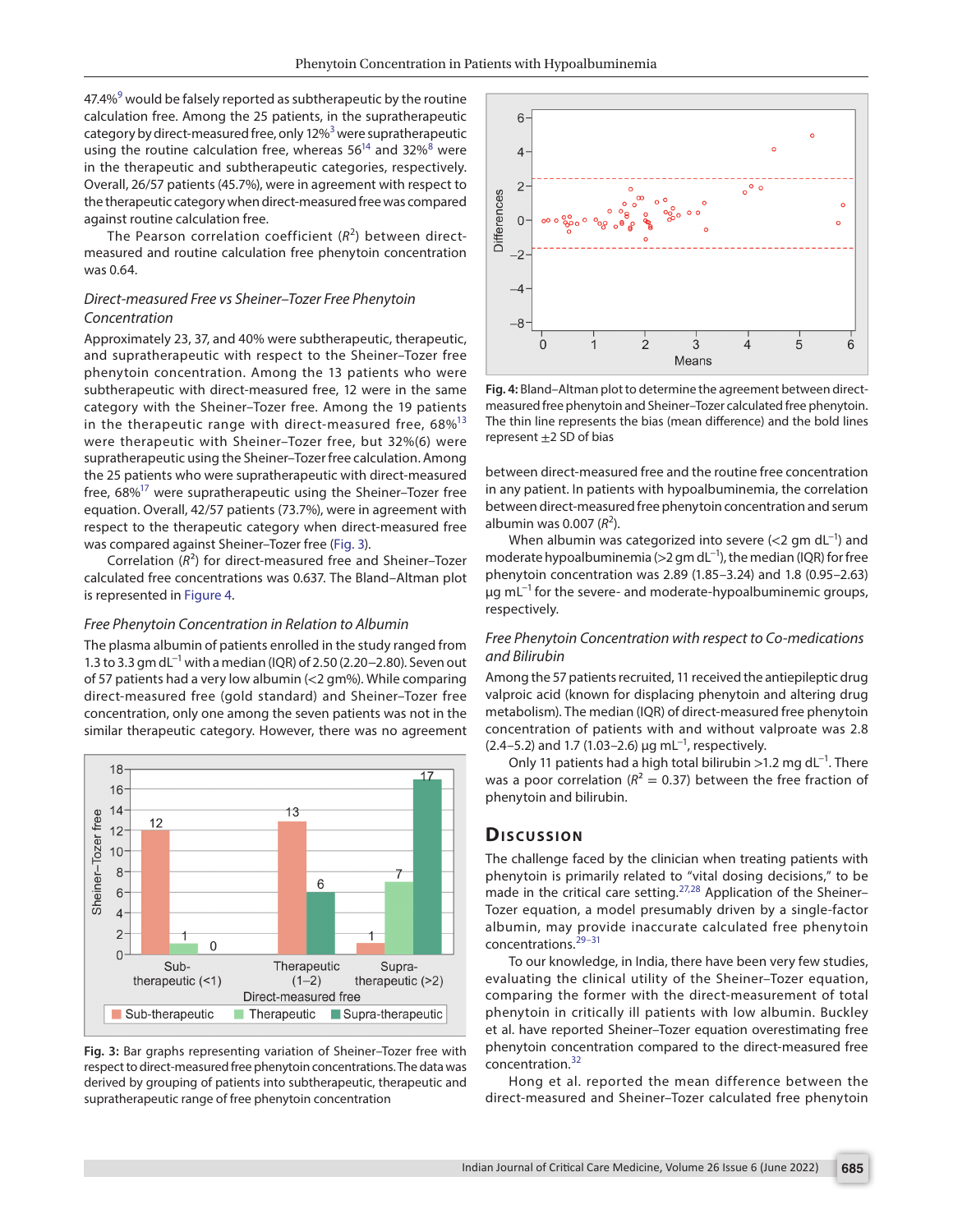concentrations as  $0.65 \pm 0.88$  μg mL<sup>-1</sup>; (95% Cl 1.11–2.41) which was similar to the mean [standard deviation (SD)] difference between direct-measured and Sheiner–Tozer calculated free phenytoin concentration (0.40  $\pm$  1.03 µg mL<sup>-1</sup>) observed in our study. The mean (SD) serum albumin concentration was comparable to the serum albumin concentration in our patients  $(3.3 \pm 0.8 \text{ vs } 2.45 \pm 0.44).^{30}$  $(3.3 \pm 0.8 \text{ vs } 2.45 \pm 0.44).^{30}$  $(3.3 \pm 0.8 \text{ vs } 2.45 \pm 0.44).^{30}$ 

In a retrospective study, conducted by Krasowski and colleagues, the correlation between the direct-measured free phenytoin and Sheiner–Tozer free (*r* = 0.79) was similar to our study (*r* = 0.798). In addition, the concordance between Sheiner– Tozer calculated total and direct free phenytoin concentration in the therapeutic group was 68% which was also similar to our study.<sup>[33](#page-5-12)</sup>

In many institutions, in developing countries, the method of choice while treating with phenytoin depends on the clinical condition of the patient and specifically, the acuteness of the illness. However, many hospitals such as our hospital, in India and globally, continue to depend on the Sheiner–Tozer equation for individualizing phenytoin dosage in patients with low albumin admitted in critical care. As confirmed in our study, an overall of 73.7% patients would be rightly categorized according to the therapeutic concentration category when managed based on the Sheiner–Tozer calculation, rather than the direct free measurement of phenytoin. Specifically, free phenytoin concentration if calculated using the Sheiner–Tozer equation is more acceptable for the subtherapeutic range. Whereas for those in the therapeutic or supratherapeutic category, approximately 68% of patients were in the correct therapeutic category, when compared against the direct-measurement of free phenytoin.

Although these equations can offer some guidance, identification of coexistent factors and direct-measurement of free phenytoin concentration would substantially improve quality of care in the critically ill. $34$  Furthermore, this would improve patient-centric therapy and aid in deploying additional antiseizure combination therapy in the non-responsive epilepsy patient.

Direct-measurement of free phenytoin concentration measurement is not without difficulty. The procedure is laborintensive, expensive, time consuming, and tedious, requiring an additional ultracentrifugation step, making this facility available only in specialized centers.<sup>[33](#page-5-12),[35](#page-5-14)</sup>

# **CONCLUSION**

In conclusion, our study demonstrates strong evidence supporting the direct-measurement of free phenytoin concentration for individualizing phenytoin dosage in patients with low albumin in a critical care setting. However, in hospitals where there is a limitation of this facility, the conventional Sheiner–Tozer calculation equation may be applied while considering coexistent conditions that could potentially affect free phenytoin concentration. For broader clinical application, clinical insight from the treating clinician is imperative.

# **ORCID**

*Premila M Wilfred* [h](https://orcid.org/0000-0003-0211-2834)ttps://orcid.org/0000-0003-0211-2834 *Sumith Mathe[w](https://orcid.org/0000-0002-2993-2392)* https://orcid.org/0000-0002-2993-2392 *Binila Chacko* [h](https://orcid.org/0000-0002-1609-2208)ttps://orcid.org/0000-0002-1609-2208 *Ratna Prabha* [h](https://orcid.org/0000-0002-0318-9617)ttps://orcid.org/0000-0002-0318-9617 *Binu Susan Mathew* [h](https://orcid.org/0000-0001-6532-1559)ttps://orcid.org/0000-0001-6532-1559

## **Re f e r e n c e s**

- <span id="page-4-0"></span>1. World Health Orgainzation. Global epilepsy report 2019.WHO. Available from: https://www.who.int/mental\_health/neurology/ epilepsy/report\_2019/en/
- <span id="page-4-1"></span>2. Zafar SN, Khan AA, Ghauri AA, Shamim MS. Phenytoin versus leviteracetam for seizure prophylaxis after brain injury–a metaanalysis. BMC Neurol 2012;12(1):30. DOI: 10.1186/1471-2377-12-30.
- <span id="page-4-2"></span>3. Masapu D, Gopala Krishna KN, Sanjib S, Chakrabarti D, Mundlamuri RC, Manohar N, et al. A comparative study of midazolam and targetcontrolled propofol infusion in the treatment of refractory status epilepticus. Indian J Crit Care Med 2018;22(6):441–448. DOI: 10.4103/ ijccm.IJCCM\_327\_17.
- <span id="page-4-3"></span>4. Giancarlo GM, Venkatakrishnan K, Granda BW, von Moltke LL, Greenblatt DJ. Relative contributions of CYP2C9 and 2C19 to phenytoin 4-hydroxylation *in vitro*: inhibition by sulfaphenazole, omeprazole, and ticlopidine. Eur J Clin Pharmacol 2001;57(1):31–36. DOI: 10.1007/s002280100268.
- <span id="page-4-4"></span>5. Thakkar AN, Bendkhale SR, Taur SR, Gogtay NJ, Thatte UM. Association of CYP2C9 polymorphisms with phenytoin toxicity in Indian patients. Neurol India 2012;60(6):577−580. DOI: 10.4103/ 0028-3886.105189.
- <span id="page-4-5"></span>6. Anderson GD. Pharmacogenetics and enzyme induction/inhibition properties of antiepileptic drugs. Neurology 2004;63(10 Suppl. 4): S3–S8. DOI: 10.1212/wnl.63.10\_suppl\_4.s3.
- <span id="page-4-6"></span>7. Iwamoto T, Kagawa Y, Naito Y, Kuzuhara S, Okuda M. Clinical evaluation of plasma free phenytoin measurement and factors influencing its protein binding. Biopharm Drug Dispos 2006;27(2): 77–84. DOI: 10.1002/bdd.486.
- <span id="page-4-7"></span>8. Jain S, Gautam V, Naseem S. Acute-phase proteins: as diagnostic tool. J Pharm Bioallied Sci 2011;3(1):118–127. DOI: 10.4103/0975-7406.76489.
- <span id="page-4-8"></span>Levine M, Chang T. Therapeutic drug monitoring of phenytoin. Rationale and current status. Clin Pharmacokinet 1990;19(5):341–358. DOI: 10.2165/00003088-199019050-00001.
- <span id="page-4-9"></span>10. Patsalos PN, Berry DJ, Bourgeois BFD, Cloyd JC, Glauser TA, Johannessen SI, et al. Antiepileptic drugs−best practice guidelines for therapeutic drug monitoring: a position paper by the subcommission on therapeutic drug monitoring, ILAE Commission on Therapeutic Strategies. Epilepsia 2008;49(7):1239–1276. DOI: 10.1111/j.1528- 1167.2008.01561.x.
- <span id="page-4-10"></span>11. Nicholson JP, Wolmarans MR, Park GR. The role of albumin in critical illness. Br J Anaesth 2000;85(4):599–610. DOI: 10.1093/bja/85.4.599.
- 12. von Winckelmann SL, Spriet I, Willems L. Therapeutic drug monitoring of phenytoin in critically ill patients. Pharmacotherapy 2008;28(11):1391–400. DOI: 10.1592/phco.28.11.1391.
- <span id="page-4-11"></span>13. Montgomery MC, Chou JW, McPharlin TO, Baird GS, Anderson GD. Predicting unbound phenytoin concentrations: effects of albumin concentration and kidney dysfunction. Pharmacother J Hum Pharmacol Drug Ther 2019;39(7):756–766. DOI: 10.1002/phar.2273.
- <span id="page-4-12"></span>14. Rhodes A, Evans LE, Alhazzani W, Levy MM, Antonelli M, Ferrer R, et al. Surviving Sepsis Campaign: International Guidelines for Management of Sepsis and Septic Shock: 2016. Intensive Care Med 2017;43(3):304–377. DOI: 10.1007/s00134-017-4683-6.
- <span id="page-4-13"></span>15. Doucet J, Fresel J, Hue G, Moore N. Protein binding of digitoxin, valproate and phenytoin in sera from diabetics. Eur J Clin Pharmacol 1993;45(6):577–579. DOI: 10.1007/BF00315318.
- <span id="page-4-14"></span>16. Pillai LV, Vaidya N, Khade AD, Hussainy S. Variability of serum phenytoin levels in critically ill head injured patients in intensive care unit. Indian J Crit Care Med 2008;12(1):24–27. DOI: 10.4103/0972- 5229.40946.
- <span id="page-4-15"></span>17. Dasgupta A. Usefulness of monitoring free (unbound) concentrations of therapeutic drugs in patient management. Clin Chim Acta 2007;377(1–2):1–13. DOI: 10.1016/j.cca.2006.08.026.
- <span id="page-4-16"></span>18. Peterson GM, McLean S, Aldous S, Witt RV, Millingen KS. Plasma protein binding of phenytoin in 100 epileptic patients. Br J Clin Pharmacol 1982;14(2):298–300. DOI: 10.1111/j.1365-2125.1982.tb01981.x.
- <span id="page-4-17"></span>19. Interpatient and intrapatient variability in phenytoin protein binding. Abstract. Europe PMC. Available from: https://europepmc.org/article/ med/12021629.